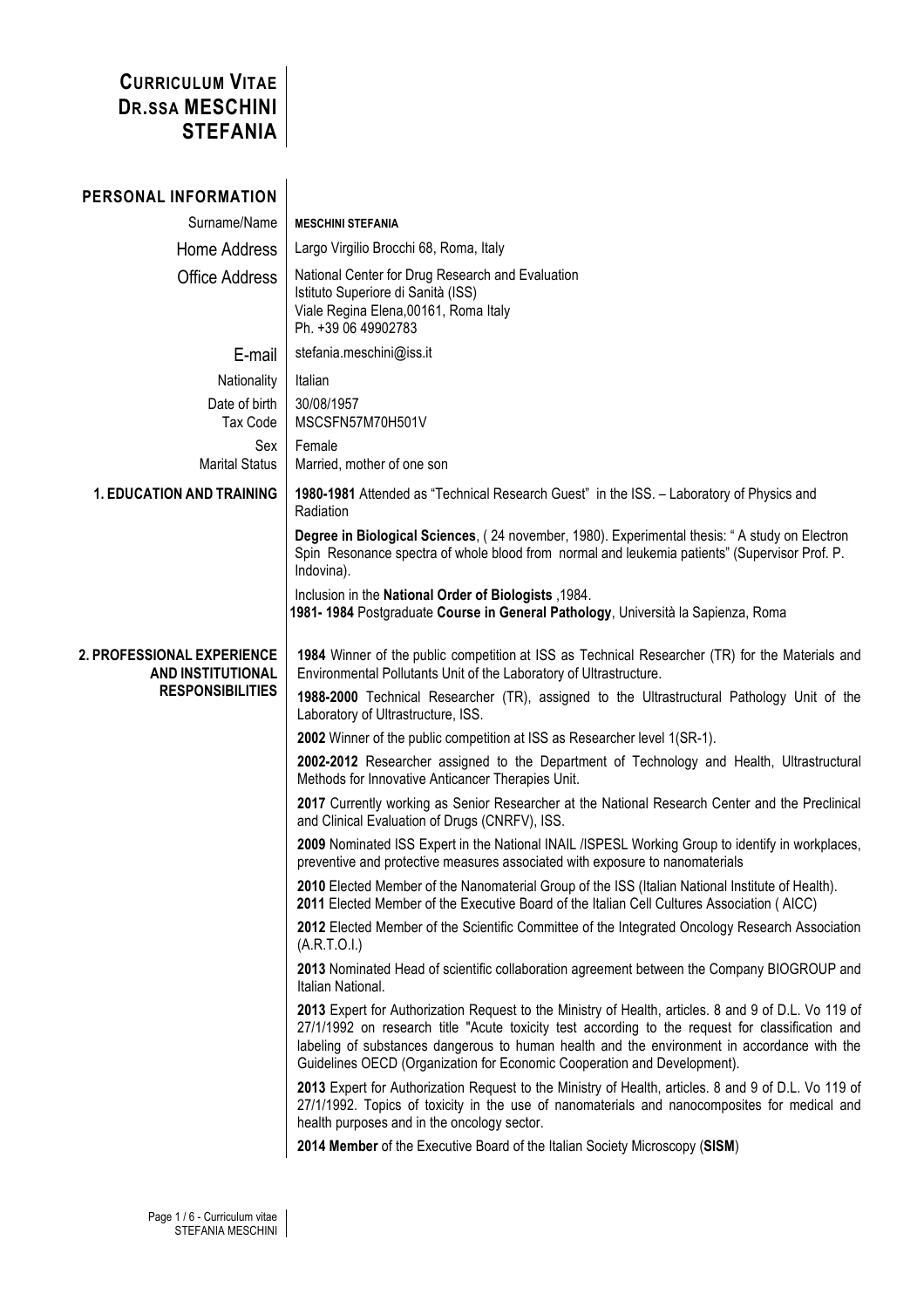|                                                           | 2015 Vice-President, for the biological part, in the Board of Directors (CD) of SISM (Italian Society                                                                                                                                                                                                                             |
|-----------------------------------------------------------|-----------------------------------------------------------------------------------------------------------------------------------------------------------------------------------------------------------------------------------------------------------------------------------------------------------------------------------|
|                                                           | Microscopic Sciences)<br>2016 Holder of an International Patent, Patent Cooperation Treaty (PCT) Title: Prunus spinosa                                                                                                                                                                                                            |
|                                                           | extract with antitumor activity deposited on 10/06/2016 No. WO2016157233A1                                                                                                                                                                                                                                                        |
|                                                           | 2018 Vice-President, in the Board of Directors (CD) of AICC                                                                                                                                                                                                                                                                       |
|                                                           |                                                                                                                                                                                                                                                                                                                                   |
| <b>3. TEACHING POSITIONS</b>                              | 2008 -2019 Tutor of University Trainees and a graduate thesis lecturer in the University of La<br>Sapienza and Roma Tre, Roma.                                                                                                                                                                                                    |
|                                                           | 2016-2017 Academic year is Professor at II-level Master's degree in the "G. University                                                                                                                                                                                                                                            |
|                                                           | Marconi" of Roma for the discipline: Phytotherapy in Oncology and Oncology Research                                                                                                                                                                                                                                               |
|                                                           | 2017-2018 Professor at II-level Master's degree in the "G. University Marconi" of Roma.                                                                                                                                                                                                                                           |
|                                                           | 2017 Guest Editor of the International Journal: Oxidative Medicine and Cellular Longevity                                                                                                                                                                                                                                         |
|                                                           | 2018 Tutor for High School formation, ISS on the BC13 : Microscopies meet the Nano Word.                                                                                                                                                                                                                                          |
|                                                           | 2019 Tutor for High School formation, ISS on the BC13: Natural substances under the<br>microscope lens: can discover their effects together.                                                                                                                                                                                      |
| <b>4. ORGANISATION OF SCIENTIFIC</b><br><b>CONGRESSES</b> | Main Organizer and Scientific Manager of the Conference "Contributions of Microscopies to the<br>Study of Cell Cultures", ISS; Rome, 8-9 October 2012.<br>Main Organizer of the Conference "Nanomaterials and Health, ISS, 10-11 May 2012: Chair of the                                                                           |
|                                                           | Nanotoxicology session and presence in the scientific secretariat.                                                                                                                                                                                                                                                                |
|                                                           | Chair of the Nanotoxicology session: Nanoforum, 2012, Rome, 24-26 September 2012.                                                                                                                                                                                                                                                 |
|                                                           | AICC 28 th Annual Conference, Member of the Scientific Committee "Approaching the new era of<br>molecular medicine: from target based agents to nucleic acids in the treatment of tumors and<br>neurodegenerative diseases. Naples, November 16 th-17th, 2015.                                                                    |
|                                                           | Main Organizer and Scientific Responsible for the Conference "Survival and cell death: new<br>acquisitions and application effects", ISS, Rome 18 April 2016.<br>Main Organizer and Scientific Responsible of the International Congress: "Correlative Microscopy<br>in life and material sciences" ISS, Rome, 6-7 November 2017. |
|                                                           | Main Organizer and Scientific Responsible of the International Congress: "Therapeutic<br>Nanoproduct: from biology to innovative technology" ISS, Rome, 19-20 June 2019.<br>Chair Session 3: Target Based agents: from the target expression to the molecular addiction.                                                          |
|                                                           | Oral report: November 30, 2015 aula GB Rossi, ISS: "Innovative therapies / Nanotech: when a<br>natural product meet the nano world"                                                                                                                                                                                               |
|                                                           | Chair of the L4 session "Organelles and cellular dynamics" of the Multinational Congress on<br>Microscopy 23-28 / 08/2015 Eger Hungary.                                                                                                                                                                                           |
|                                                           | Invited speaker and Chair in the L4 session, "Nanobiology and Nanomedicine" and in the L7<br>session, "Multidisciplinary Approches in Natural and Biomedical Sciences" of the 13th Multinational<br>Congress on Microscopy 24-29 / 09/2017 Rovinj, Croatia.                                                                       |
|                                                           | Chair in the LS6 session, "Nanomaterials in biology and medicine" of the 14th Multinational<br>Congress on Microscopy 15-20 / 09/2019, Belgrade, Serbia.                                                                                                                                                                          |
|                                                           | Member of the Scientific Committee of the National Congress of the Italian Association of Cell<br>Cultures, Rome, November 21-23, 2011.                                                                                                                                                                                           |
|                                                           | Member of the Scientific Committee of the National Congress of the Italian Association of Cell<br>Cultures, Palermo, November 21-23, 2012.                                                                                                                                                                                        |
|                                                           | Member of the Scientific Committee of the National Congress of the Italian Association of Cell<br>Cultures, Brescia, November 20-21, 2013.                                                                                                                                                                                        |
|                                                           | Organizer of the course "Communicating science Istituto Superiore di Sanità, Roma, June 26,<br>2015.                                                                                                                                                                                                                              |
|                                                           | Member of the Scientific Committee and Chair of the National Congress of the Italian Association<br>of Cell Cultures, Verona, November 12-14, 2014.                                                                                                                                                                               |
|                                                           | Member of the Scientific Committee of the National Congress of the Italian Association of Cell<br>Cultures, Naples, November 16-17, 2015.                                                                                                                                                                                         |
|                                                           | Member of the Scientific Committee of the Italian Association of Cell Cultures meeting, "Exosomes                                                                                                                                                                                                                                 |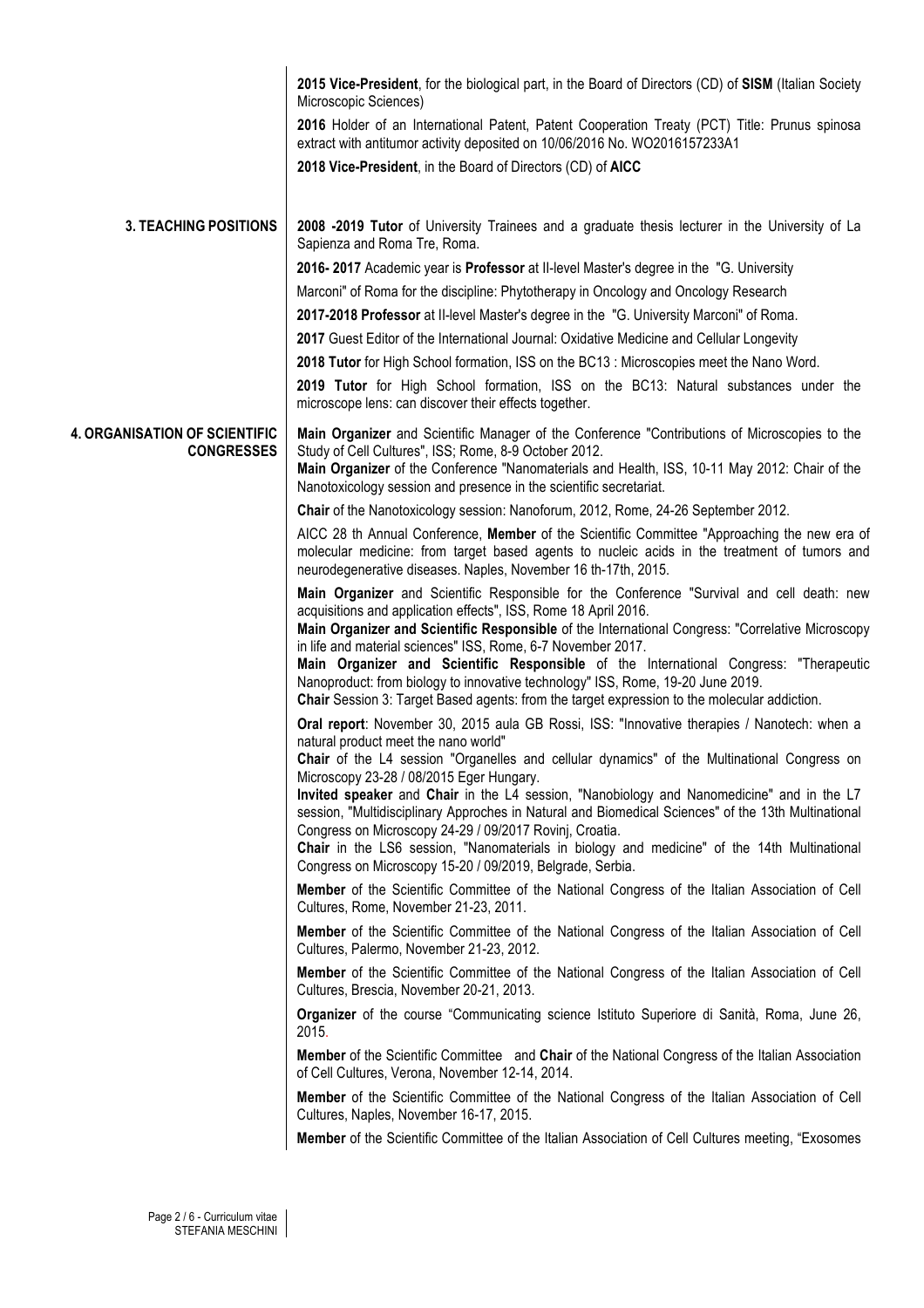|                               | in pathological conditions: new insights for biomarker development and therapeutic applications",<br>Istituto Superiore di Sanità, Rome, June 9-10, 2016.                                                                                                                                                                                                                                                                                                                                                                                                                                                                                                                                                                                                                                                                                                                                                                                                                                                                                                                                                                                                                                                                                                                                                                                                                                                                                                                                                                                                                                                                                                                                                                                                                                                                                                                                                                                                                                                                                                                                                                                 |
|-------------------------------|-------------------------------------------------------------------------------------------------------------------------------------------------------------------------------------------------------------------------------------------------------------------------------------------------------------------------------------------------------------------------------------------------------------------------------------------------------------------------------------------------------------------------------------------------------------------------------------------------------------------------------------------------------------------------------------------------------------------------------------------------------------------------------------------------------------------------------------------------------------------------------------------------------------------------------------------------------------------------------------------------------------------------------------------------------------------------------------------------------------------------------------------------------------------------------------------------------------------------------------------------------------------------------------------------------------------------------------------------------------------------------------------------------------------------------------------------------------------------------------------------------------------------------------------------------------------------------------------------------------------------------------------------------------------------------------------------------------------------------------------------------------------------------------------------------------------------------------------------------------------------------------------------------------------------------------------------------------------------------------------------------------------------------------------------------------------------------------------------------------------------------------------|
|                               | Member of the Scientific Committee and Chair of the National Congress of the Italian Association<br>of Cell Cultures, L'Aquila, November 23-25, 2016.                                                                                                                                                                                                                                                                                                                                                                                                                                                                                                                                                                                                                                                                                                                                                                                                                                                                                                                                                                                                                                                                                                                                                                                                                                                                                                                                                                                                                                                                                                                                                                                                                                                                                                                                                                                                                                                                                                                                                                                     |
|                               | Member of the Scientific Committee and Chair of the 31st Annual meeting of the Italian Association<br>of Cell Cultures, Istituto Ortopedico Rizzoli, Bologna, November 27-28, 2018.                                                                                                                                                                                                                                                                                                                                                                                                                                                                                                                                                                                                                                                                                                                                                                                                                                                                                                                                                                                                                                                                                                                                                                                                                                                                                                                                                                                                                                                                                                                                                                                                                                                                                                                                                                                                                                                                                                                                                       |
| <b>5. RESEARCH ACTIVITIES</b> | Scientific activity over the years: she has collaborated with numerous Italian and European research<br>groups. She participates in the coordination of research projects funded by the Ministry of Health, of<br>the research program "Alliance Against Cancer", deepening and making available her skills in<br>different research areas. The research in which she has competence and contributed are:<br>Ultrastructural analysis of the mechanisms of drug resistance of human cancer cells; Analysis of<br>resistance mechanisms and use of innovative therapies on human cell lines of osteosarcoma, colon<br>carcinoma, ovarian carcinoma, pulmonary adenocarcinoma and melanoma; critical analysis of<br>membrane alterations, evaluation of pharmacological resistance mechanisms related to alterations in<br>PH-dependent cellular organelles and mitochondria. Study of the oxidative stress dependent on the<br>induction of apoptosis and autophagy, for the evaluation of new pharmacological strategies in the<br>progression of cancer; ultrastructural and spectroscopic studies on human drug-resistant cell lines;<br>development of drug-resistant models in vitro and in vivo for studing the efficacy of natural products<br>with synergistic activity; development of new anticancer strategies through advanced methodologies:<br>identification of specific cellular markers, receptors for chemokines and molecular markers for<br>improving the diagnosis and pharmacological therapy of clinical treatments; health risk assessment<br>studies due to the use of metallic nanoparticles such as ZnO, TiO2, Au, nanocellulose and carbon<br>nanotubes; analysis of the mechanism of action and morphological-ultrastructural modifications of<br>normal and tumor cells after interaction with nanomaterials; cytotoxicity studies of the nanomaterials,<br>as metal nanoparticles and nanocellulose for the evaluation of medical devices; Interaction studies of<br>liposomal formulations with normal and tumor cells, free and loaded with natural and / or synthetic<br>drugs to improve drug delivery. |
|                               | Author of 75 scientific publications on international journals and 7 on national scientific<br>publication and 133 Conference communication                                                                                                                                                                                                                                                                                                                                                                                                                                                                                                                                                                                                                                                                                                                                                                                                                                                                                                                                                                                                                                                                                                                                                                                                                                                                                                                                                                                                                                                                                                                                                                                                                                                                                                                                                                                                                                                                                                                                                                                               |
|                               | H-index Scopus: 29                                                                                                                                                                                                                                                                                                                                                                                                                                                                                                                                                                                                                                                                                                                                                                                                                                                                                                                                                                                                                                                                                                                                                                                                                                                                                                                                                                                                                                                                                                                                                                                                                                                                                                                                                                                                                                                                                                                                                                                                                                                                                                                        |
| <b>6. PUBLICATIONS</b>        | H-index Web of Science: 29                                                                                                                                                                                                                                                                                                                                                                                                                                                                                                                                                                                                                                                                                                                                                                                                                                                                                                                                                                                                                                                                                                                                                                                                                                                                                                                                                                                                                                                                                                                                                                                                                                                                                                                                                                                                                                                                                                                                                                                                                                                                                                                |
|                               | Average citations per items: 75,96                                                                                                                                                                                                                                                                                                                                                                                                                                                                                                                                                                                                                                                                                                                                                                                                                                                                                                                                                                                                                                                                                                                                                                                                                                                                                                                                                                                                                                                                                                                                                                                                                                                                                                                                                                                                                                                                                                                                                                                                                                                                                                        |
| 7. RESPONSIBILITY IN          |                                                                                                                                                                                                                                                                                                                                                                                                                                                                                                                                                                                                                                                                                                                                                                                                                                                                                                                                                                                                                                                                                                                                                                                                                                                                                                                                                                                                                                                                                                                                                                                                                                                                                                                                                                                                                                                                                                                                                                                                                                                                                                                                           |
| <b>RESEARCH PROJECTS</b>      | <b>Collaborator in Operative Units</b>                                                                                                                                                                                                                                                                                                                                                                                                                                                                                                                                                                                                                                                                                                                                                                                                                                                                                                                                                                                                                                                                                                                                                                                                                                                                                                                                                                                                                                                                                                                                                                                                                                                                                                                                                                                                                                                                                                                                                                                                                                                                                                    |
|                               | Study of the mechanisms of transport of anticancer drugs aimed at identifying therapeutic approaches<br>suitable for overcoming drug resistance" (Scientific coordinator: Dr. G. Arancia, Ministry of Health,<br>Project 1% Finalized Research 1998)                                                                                                                                                                                                                                                                                                                                                                                                                                                                                                                                                                                                                                                                                                                                                                                                                                                                                                                                                                                                                                                                                                                                                                                                                                                                                                                                                                                                                                                                                                                                                                                                                                                                                                                                                                                                                                                                                      |
|                               | Development of in vitro models for the morphological-ultrastructural analysis of the effects of natural<br>substances with possible pharmacological activity (Scientific Coordinator Dr. G. Arancia, Ministry of<br>Health, Project 1% Current Research 2000).                                                                                                                                                                                                                                                                                                                                                                                                                                                                                                                                                                                                                                                                                                                                                                                                                                                                                                                                                                                                                                                                                                                                                                                                                                                                                                                                                                                                                                                                                                                                                                                                                                                                                                                                                                                                                                                                            |
|                               | Role of transport proteins in the drug resistance mechanisms of Candida albicans strains isolated from<br>HIV-positive patients "(Scientific coordinator: Dr. G. Arancia, V National Research Program on AIDS).<br>Mechanisms of drug resistance in human cancer cells" (Scientific coordinator: Dr. G. Arancia, ISS<br>Projects 2001-2002).                                                                                                                                                                                                                                                                                                                                                                                                                                                                                                                                                                                                                                                                                                                                                                                                                                                                                                                                                                                                                                                                                                                                                                                                                                                                                                                                                                                                                                                                                                                                                                                                                                                                                                                                                                                              |
|                               | Mechanisms of resistance and innovative therapies of human melanoma (Scientific coordinator: Dr. G.<br>Arancia, Italian Ministry of Health, Project 1% Research Finalized 2001).                                                                                                                                                                                                                                                                                                                                                                                                                                                                                                                                                                                                                                                                                                                                                                                                                                                                                                                                                                                                                                                                                                                                                                                                                                                                                                                                                                                                                                                                                                                                                                                                                                                                                                                                                                                                                                                                                                                                                          |
|                               | Mitochondrial alterations and apoptosis as markers of tumor progression and response to<br>antineoplastic treatments UO: "Mitochondria as a selective target of innovative therapies in drug-<br>resistant cancer cells" (Scientific coordinator: Dr. G. Arancia, Italian Ministry of Health, Project 1%<br>Research Finalized 2002).                                                                                                                                                                                                                                                                                                                                                                                                                                                                                                                                                                                                                                                                                                                                                                                                                                                                                                                                                                                                                                                                                                                                                                                                                                                                                                                                                                                                                                                                                                                                                                                                                                                                                                                                                                                                     |
|                               | "Ultrastructural and spectroscopic studies of the mechanisms of drug resistance in human tumor cells<br>(Scientific coordinator: Dr. G. Arancia, ISS 2003 Projects).                                                                                                                                                                                                                                                                                                                                                                                                                                                                                                                                                                                                                                                                                                                                                                                                                                                                                                                                                                                                                                                                                                                                                                                                                                                                                                                                                                                                                                                                                                                                                                                                                                                                                                                                                                                                                                                                                                                                                                      |
|                               | Development of new antitumor strategies: identification of subcellular targets through the application of<br>advanced methodologies" (Scientific coordinator: Dr. G. Arancia, Italian Ministry of Health, Funds 1%<br>R.F. 2003). U.O .: Use of natural substances and ADEPT therapy to overcome drug resistance.<br>Current ISS research "Ultrastructural and spectroscopic studies of drug resistance mechanisms in                                                                                                                                                                                                                                                                                                                                                                                                                                                                                                                                                                                                                                                                                                                                                                                                                                                                                                                                                                                                                                                                                                                                                                                                                                                                                                                                                                                                                                                                                                                                                                                                                                                                                                                     |
|                               | human cancer cells" (Scientific coordinator: Dr. G. Arancia, Italian Ministry of Health, ISS 2003).                                                                                                                                                                                                                                                                                                                                                                                                                                                                                                                                                                                                                                                                                                                                                                                                                                                                                                                                                                                                                                                                                                                                                                                                                                                                                                                                                                                                                                                                                                                                                                                                                                                                                                                                                                                                                                                                                                                                                                                                                                       |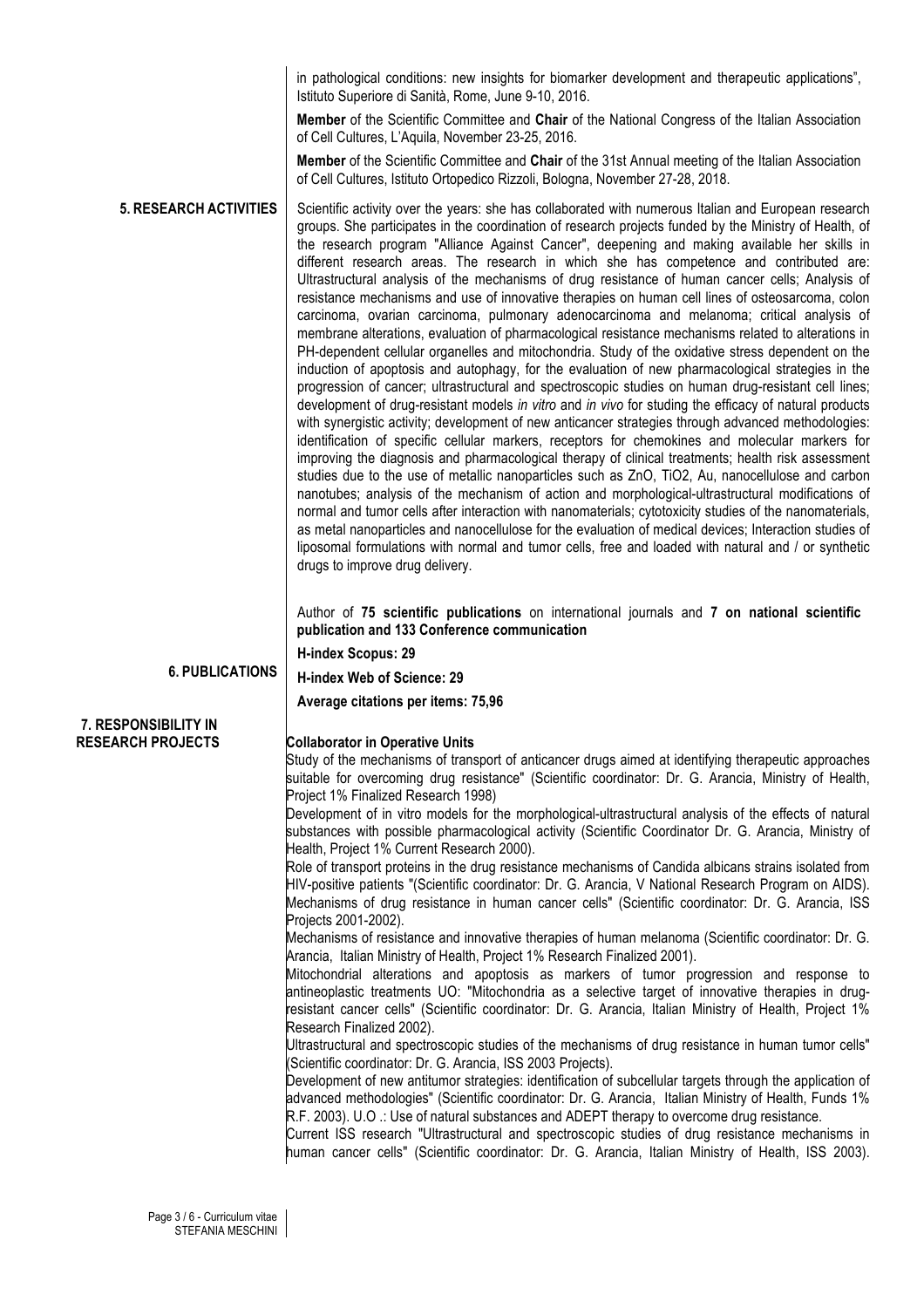|                                                                           | Analysis of the effect on cellular and / or cytotoxic proliferation, such as health risk factors of metal<br>nanoparticles (ZnO, TiO2, Au. Fe3O4) and carbon nanotubes in in vitro systems, on normal cell lines<br>and colon adenocarcinoma. Italian Ministry of Health, ISS, 2015<br><b>Responsible of Operative Unit</b><br>SIR-MIUR project -Condello: Experimental and theoretical approaches to elucidate the<br>chemosensitizing mechanism of voacamine.2016<br>Finalized Project, Operative Unit: Meschini: Design of a double-faced nanostructured wound dressing<br>with regenerative and antimicrobial properties. 2017<br>Under40 - Condello: Chemosensitizing action of voacamine on in vitro and in vivo multidrug resistant<br>tumor models.2016<br>Finalized Project, Operative Unit: Meschini: Design of a double-faced nanostructured wound dressing<br>with regenerative and antimicrobial properties. 2018                                                                                                                                                                                                                                                                                                                                                                                                                                                                                                                                                                                                                                    |
|---------------------------------------------------------------------------|-------------------------------------------------------------------------------------------------------------------------------------------------------------------------------------------------------------------------------------------------------------------------------------------------------------------------------------------------------------------------------------------------------------------------------------------------------------------------------------------------------------------------------------------------------------------------------------------------------------------------------------------------------------------------------------------------------------------------------------------------------------------------------------------------------------------------------------------------------------------------------------------------------------------------------------------------------------------------------------------------------------------------------------------------------------------------------------------------------------------------------------------------------------------------------------------------------------------------------------------------------------------------------------------------------------------------------------------------------------------------------------------------------------------------------------------------------------------------------------------------------------------------------------------------------------------|
| <b>8. INTERNATIONAL AND</b><br><b>NATIONAL ADVANCED</b><br><b>COURSES</b> | Participation to 70 international and national advanced training courses                                                                                                                                                                                                                                                                                                                                                                                                                                                                                                                                                                                                                                                                                                                                                                                                                                                                                                                                                                                                                                                                                                                                                                                                                                                                                                                                                                                                                                                                                          |
|                                                                           | Most relevant titles: Advanced in Cell Death Research - ICAS, Univ. of Ulm (D) 8/2008;<br>European Union Research and Development Programs - ISS Rome (I) 7/2006; Molecular<br>cytogenetics and macro-arrays course - Univ. of Bologna (I) 6/2006; "3rd FEBS - ABC proteins<br>form genetic disease to MDR - Univ. of Gosau (A) 3/2001; Fluorescence 2000 International Adv.<br>Conf. Microscopy Course - Gargnano (I) 10/2000; SIME Summer School on Biomedical<br>Sciences TEM microscopy - Assisi (I) 10/1988; 1st and 2nd Course in Radiation physics and<br>Biomedical technologies - ISS Rome (I) 11/1981 & 12/1980.                                                                                                                                                                                                                                                                                                                                                                                                                                                                                                                                                                                                                                                                                                                                                                                                                                                                                                                                        |
| 9. . SCIENTIFIC REVIEWER OF<br><b>JOURNALS</b>                            | Expert Reviews; Oncogene; Plos One; Cell Death & Disease; Oncotarget; Toxicology and<br>Mechanisms and Methods; BMC cancer; Colloids and Surface-Biointerfaces; Food and Chemical<br>Pharmacology; Journal Functional Food; Molecules.                                                                                                                                                                                                                                                                                                                                                                                                                                                                                                                                                                                                                                                                                                                                                                                                                                                                                                                                                                                                                                                                                                                                                                                                                                                                                                                            |
| <b>10. LECTURES</b>                                                       | Seminar in Rome at the Institute on 5/9/1994: "Laser scanning confocal microscopy: principles,<br>application possibilities and its use in the study of the mechanism of action of anticancer drugs"<br>Seminar on "Mechanisms of drug resistance of cancer cells" - C.R.O.B. (Oncological Reference<br>Center of Basilicata), Rionero in Vulture (PZ); January 27, 2009.<br>Participation in "Infrastructures User Consulting Meeting" at the headquarters of the European<br>Community, Brussels 13th November 2009<br>Seminar on: "The chemiosensitizing effect of the natural substance Voacamina on human<br>osteosarcoma cell lines", and also attended the meeting of the ISS-IRCCS Gaslini Working Group,<br>Genoa, 9 November 2009.<br>Participation Meeting Project QNANO Research Infrastructure, Dublin 13-14 / 04/2011<br>Oral Report: Meschini S. "Modeling in vitro data with a new anticancer agent" In Abstract book of<br>Second Expert Can the "Workshop in Silico Child" help to develop better medicines for our children?<br>Quartara Villa, Univ. Genova-Quarto, 28-29 / 09/2010                                                                                                                                                                                                                                                                                                                                                                                                                                                           |
|                                                                           | Oral Report: Meschini S. "Chemosensitizing effect of the vegetable alkaloid voacamina" 2nd<br>International Meeting of Integrated Cancer Therapy: from Research to Therapy, Rome 11/19/2010<br>Oral Report: Maria Condello, P. Lista, E. Federici, G. Arancia, S. Meschini. "Different ATG Proteins<br>Regulate Cell Survival Or Autophagic Cell Death In Cancer Disease". 52nd Annual Meting of the<br>Italian Cancer Society Lost in Translation: bridging the gap between cancer reserch and effective<br>therapies. P82 p.62 Abstract Book, Angelicum Congress Center, Rome, 4-7 October 2010<br>Oral Report: Condello Maria, Lista Pasquale, Arancia Guseppe, Meschini Stefania. Do metal<br>nanoparticles used for Drug Delivery have adverse health effects? Analysis of toxicity induced by zinc<br>pxide nanoparticles. Presence in the Scientific Committee, 23rd Annual Meeting of the Italian<br>Association of Cell Cultures "AICC", Nanotechnology and Drug Transport, Milan 23-26 November<br>2010<br>Oral Report: Stefania Meschini, Maria Condello, Pasquale Lista, Giuseppe Arancia. Optimization of<br>chemotherapy through the use of natural substances. Conference Summaries: Natural substances,<br>drugs and foods: actions and interactions. ISS, Rome 14 December 2010, Istisan Congressi 10 / C8<br>22-23.<br>Oral Report: Meschini S. "Chemosensitizing effect of the natural product Voacamine." In Abstract<br>book - 2nd International Congress of Biointegrated Medicine, Science in Evolution, p. 15, Rome, 16-<br>17 April 2011 |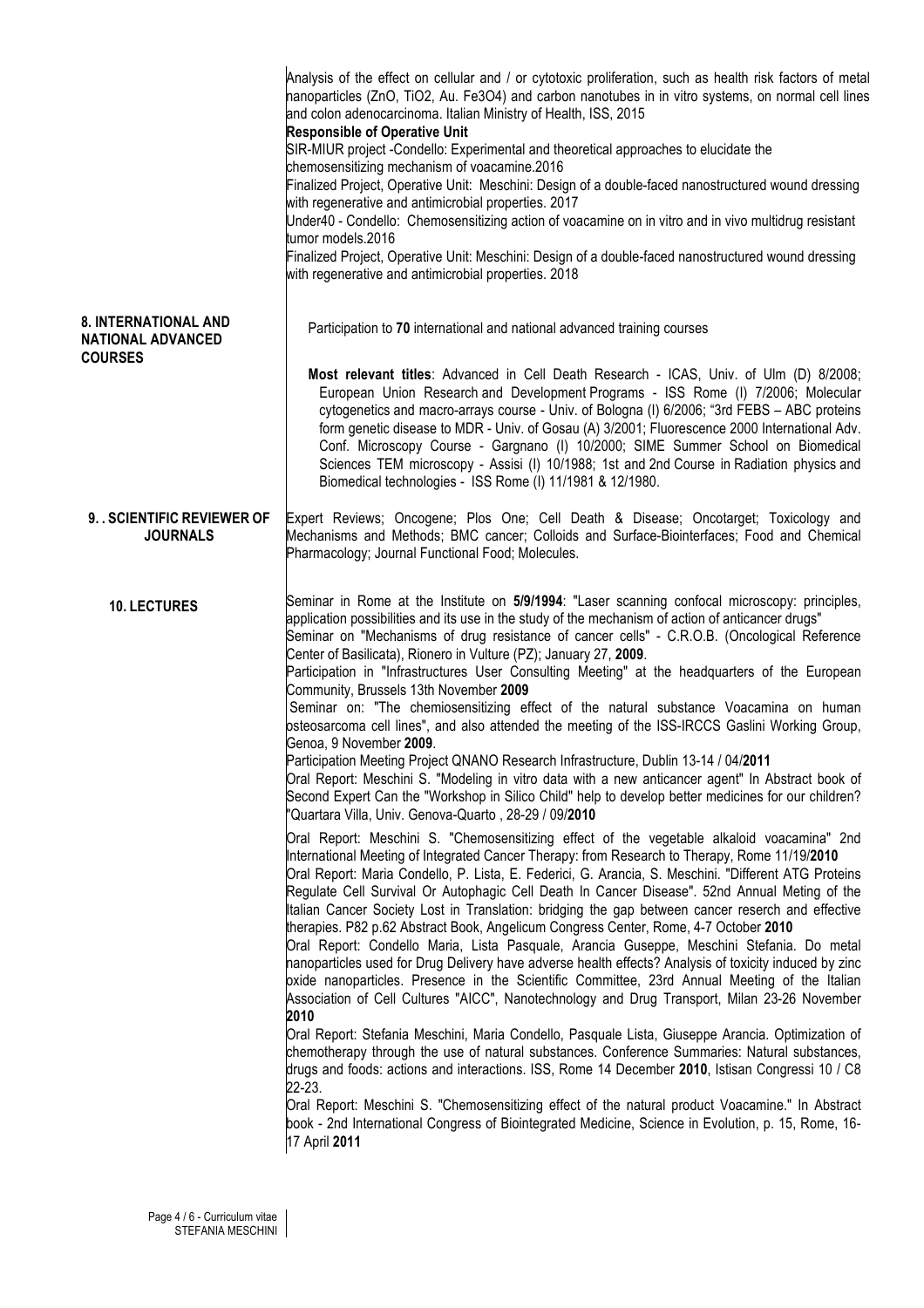Condello M., Meschini S., Formisano G., Arancia G., winner of the 1st Prize for the best poster at the 10th Multinational Congress on Microscopy 2011, Urbino University "Carlo Bo", Italy September 4-9**, 2011**.

Oral Report: Condello M., List P., Orange G., Meschini S. "Improvement of targeted anticancer therapy by autophagy modulation" In Abstract book 10th Multinational Congress on Microscopy 2011 Urbino University "Carlo Bo" Italy, September 4-9, **2011**

Oral Report: Meschini S., Condello M., Lista P., Multari G., Gallo F., Arancia G. "Optimization of chemotherapy through the use of a natural substance: Voacamina" In Abstract book of the 3rd International Meeting of Integrative Oncology Therapy Research Treatments Clinical Evidence, Rome, 2-3 December **2011**

Oral Report: Meschini S. "Contributions of Confocal Microscopy to the Study of the Mechanisms of Drug-Cell Resistance" in the ISS Conference, "Contributions of Microscopies to the Study of Cell Cultures", Rome, 8-9 October **2012**.

Oral Report: Meschini S. "Role of the cytoskeleton in dead cell mechanisms" Theoretical-practical workshop Confocal microscopy in the cytoskeleton study, University of Urbino, 13-14 December **2012** Oral report: M. Condello, G. Arancia, G. Multari, F. Gallo, S. Aleandri, L. Giansanti, G. Mancini, S. Meschini "Voacamine as chemosensitizer included in liposome formulations" Conference: Nanomedicine: from molecules to diagnosis and therapy, CNR Classroom Conferences, Rome 1-3 October **2012**

Oral Report: M. Condello, and S. Meschini Title: "Effects of voicamine and its monomers on proliferative activity of tumor cells" IV International Congress of Integrated Cancer Therapy Rome November 16-17, **2012**

Oral Report: Meschini S. "Natural alkaloid products: drug discovery and therapeutic optimization First ISS-ARTOI Conference on Integrative Oncology Translational Medicine: from the Laboratory to Clinical Evidence ISS Rome, 6-7 November **2013**

Oral Report: Meschini S. "Nature, Research and Health" pesso Conference Hall of the Center for Studies and Research Cosmo De Horatis, University of Molise, Bagnoli del Trigno (IS), 03/11/**2013**

Oral Report: Condello M., De Berardis B., Ammendolia MG, Meschini S. "Ultrastructural view on cellular uptake of metal oxide." Conference (MC) 2013 August 25-30**, 2013,** Regensburg, Abstract book; p.70-71

III International Congress of Biointegrated Medicine, Rome, 19-21 April **2013** Body: Convention Center - Palazzo Carpegna - Rome, Oral report from the title: Meschini S. "Improvement of therapies through autophagy regulation by natural alkaloid and preliminary study on native plants of Molise "

Meschini S. Participation by invitation: Nanobiotechnology International Workshop "Physical and chemical characterization of nanomaterials: application to nanomedicine" European Commission Joint Research Center, Ispra, Italy 24-26 November **2014**

Meschini S .: participation in the APRE Conference "Horizon 2020 The new Framework in Research and Innovation: Opportunities for the health theme" ISS, Rome 01/14/**2014**

Oral Report: Meschini S. "Cellular uptake, intracellular trafficking and cytotoxicity of metal oxide nanoparticles" Nanoforum, Rome September 22-25**, 2014**

Oral Report: Meschini S. "Therapeutic properties of the hydroalcoholic extracts of the Prunus spinosa, a plant of the middle-upper Molise territory" in the "Nature and Health Planta Tour" event at the Domus Aurea Conference Center, Bagnoli del Trigno, Isernia, Italy October 25-26, **2014**

Oral report from the title: Meschini S .: Innovative research on the anticancer potential of a native Italian plant, IV INTERNATIONAL CONGRESS OF BIOINTEGRATED MEDICINE, Rome 17-18-19 April **2015** at Palazzo Carpegna.

Oral report from the title: Meschini S. "The new potential anticancer activity from native Italian plant". EXPO 2015, MILAN, 25-27 June 2015,

Oral report from the title: Meschini S. "Nanoparticles uptake and intracellular trafficking" NANOFORUM 2015, September 29-Oct 2, **2015**, Politecnico di Milano

Oral report from the title: Meschini S. "Natural substances for the improvement of physical well-being and as a support to cancer therapy" NUTRITION IN GERIATRIA, 23 October **2015** at the Faculty of Biotechnology, Federico II University of Naples,

Oral report from the title: Meschini S., "Prunus spinosa: chemical characteristics of hydroalcoholic extracts and therapeutic properties in biointegrated medicine", MEETING OF NATURAL MEDICINE, 24-25 October **2015**, Bagnoli del Trigno (IS)

Oral report from the title: Meschini S .: "Trigno M, potential antitumor activity of an Italian autochthonous plant. Results of the research carried out at the ISS.", BIOINTEGRATED ONCOLOGY MEETING Trigno M new perspective in oncophytotherapy, 26 November **2015**

Oral report from the title: Meschini S. "Innovative therapies / Nanotech: when a natural product meets the nano world" November 30th **2015,** Aula GB Rossi, ISS, SCIENTIFIC PROGRAMMING DAY for